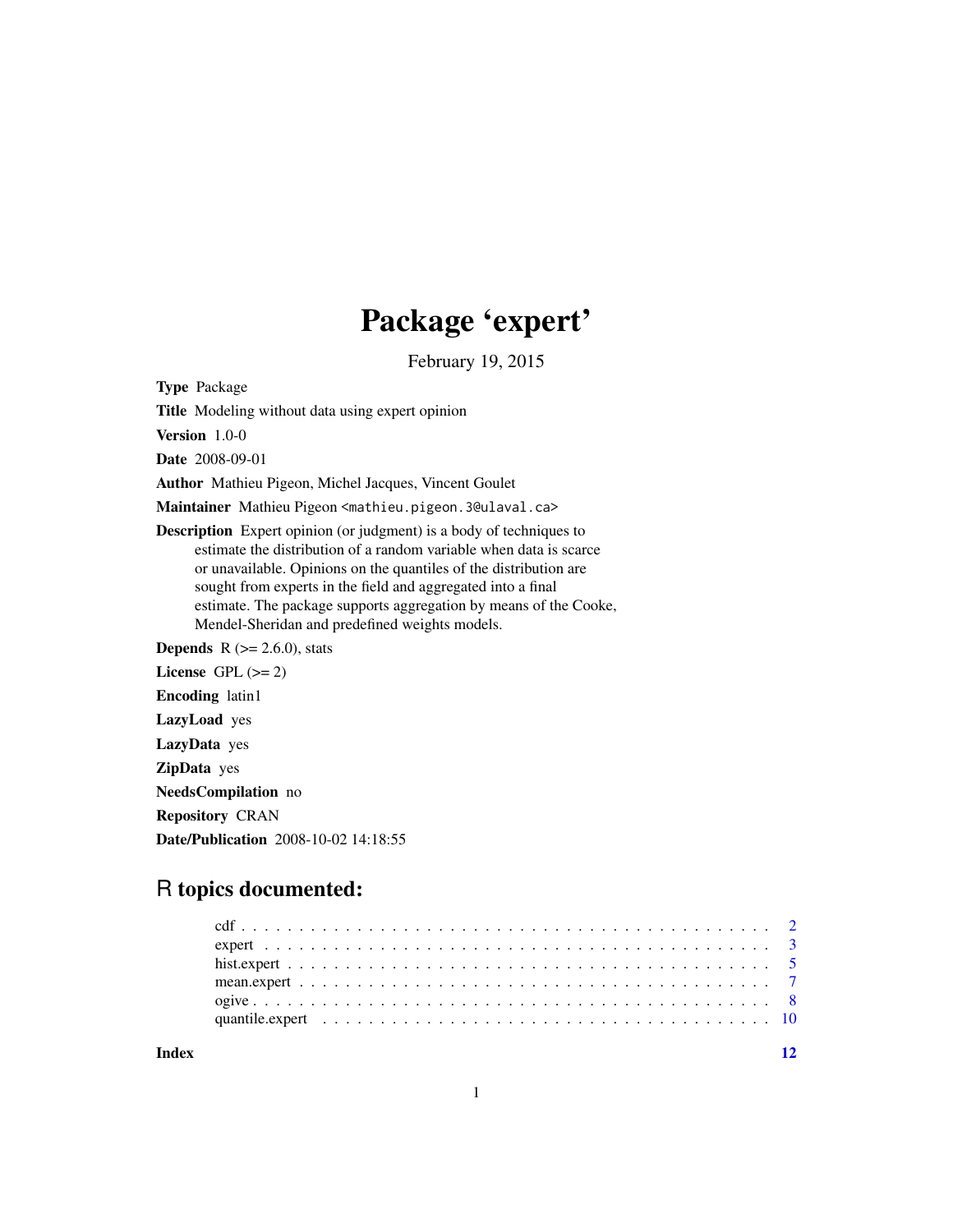# <span id="page-1-1"></span><span id="page-1-0"></span>Description

Compute or plot the cumulative distribution function for objects of class "expert".

# Usage

```
cdf(x, \ldots)## S3 method for class 'cdf'
print(x, digits = getOption("digits") - 2, ...)## S3 method for class 'cdf'
knots(Fn, ...)
## S3 method for class 'cdf'
plot(x, ..., ylab = "F(x)", verticals = FALSE,col.01line = "gray70")
```
# Arguments

| $\mathsf{x}$ | an object of class "expert"; for the methods, an object of class "cdf", typically.                 |
|--------------|----------------------------------------------------------------------------------------------------|
| digits       | number of significant digits to use, see print.                                                    |
| Fn           | an R object inheriting from "cdf".                                                                 |
| $\ddotsc$    | arguments to be passed to subsequent methods, e.g. plot. stepfun for the plot<br>method.           |
| ylab         | label for the y axis.                                                                              |
| verticals    | see plot.stepfun.                                                                                  |
| col.01line   | numeric or character specifying the color of the horizontal lines at $y = 0$ and 1,<br>see colors. |

# Details

The function builds the expert aggregated cumulative distribution function corresponding to the results of [expert](#page-2-1).

The function plot.cdf which implements the [plot](#page-0-0) method for cdf objects, is implemented via a call to [plot.stepfun](#page-0-0); see its documentation.

# Value

For cdf, a function of class "cdf", inheriting from the ["function"](#page-0-0) class.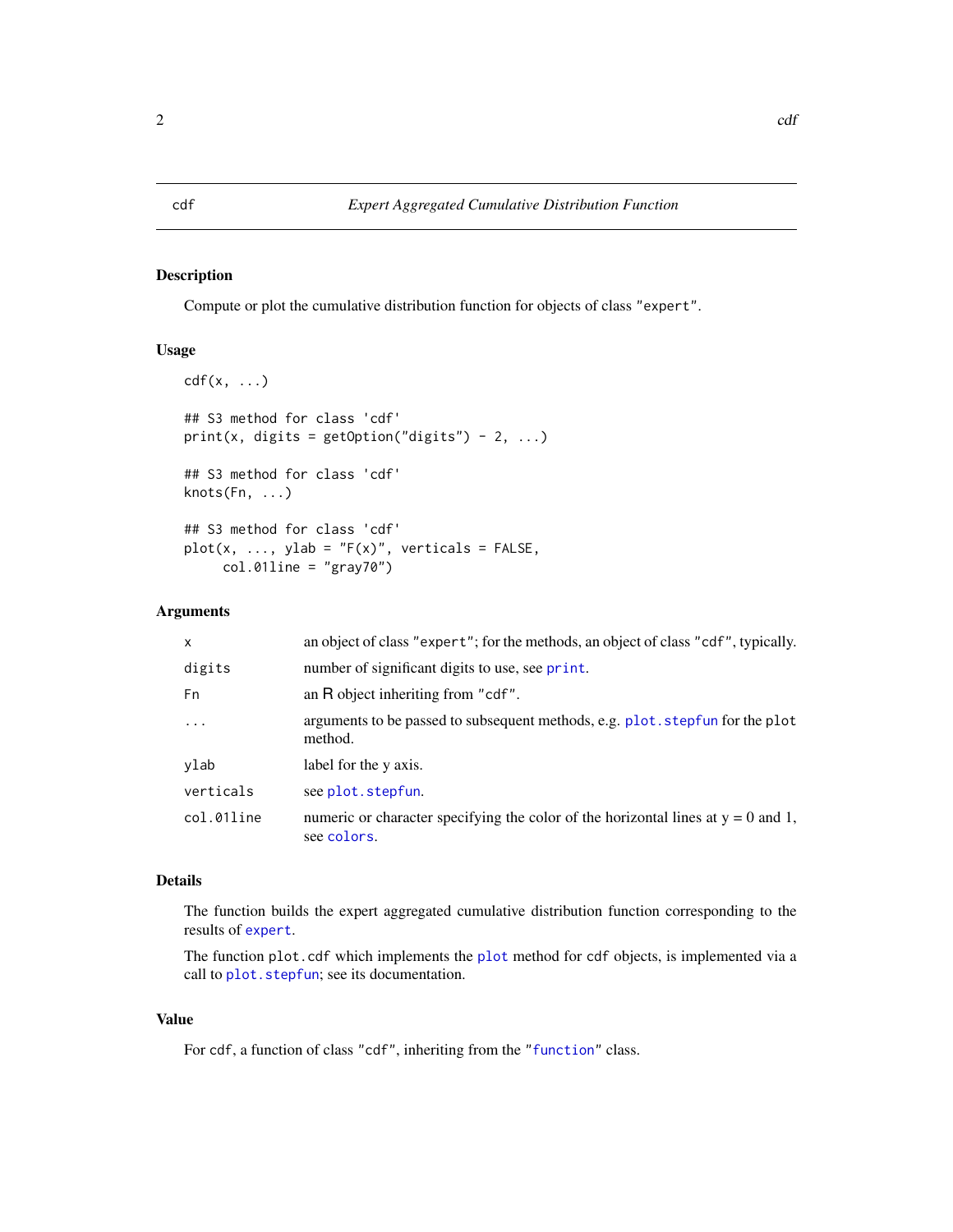#### <span id="page-2-0"></span>expert 3

#### See Also

[expert](#page-2-1) to create objects of class "expert"; [ogive](#page-7-1) for the linear interpolation; [ecdf](#page-0-0) and [stepfun](#page-0-0) for related documentation.

# Examples

```
x \leftarrow list(E1 <- list(A1 <- c(0.14, 0.22, 0.28),
                     A2 <- c(130000, 150000, 200000),
                     X \leftarrow c(350000, 400000, 525000)E2 <- list(A1 <- c(0.2, 0.3, 0.4),
                     A2 <- c(165000, 205000, 250000),
                     X \leftarrow c(550000, 600000, 650000)E3 <- list(A1 <- c(0.2, 0.4, 0.52),
                     A2 <- c(200000, 400000, 500000),
                     X \leftarrow c(625000, 700000, 800000))probs \leq c(0.1, 0.5, 0.9)true.seed <- c(0.27, 210000)
fit <- expert(x, "cooke", probs, true.seed, 0.03)
Fn \leftarrow cdf(fit)Fn
knots(Fn) # the group boundaries
Fn(knots(Fn)) # true values of the cdf
plot(Fn) # graphic
```
<span id="page-2-1"></span>

# expert *Modeling of Data Using Expert Opinion*

#### Description

 $print(x, \ldots)$ 

Compute an aggregated distribution from expert opinion using either of the Cooke, Mendel-Sheridan or predefined weights models.

#### Usage

```
expert(x, method = c("cooke", "ms", "weights"), probes, true.seed,alpha = NULL, w = NULL
```

```
## S3 method for class 'expert'
print(x, \ldots)## S3 method for class 'expert'
summary(object, ...)
## S3 method for class 'summary.expert'
```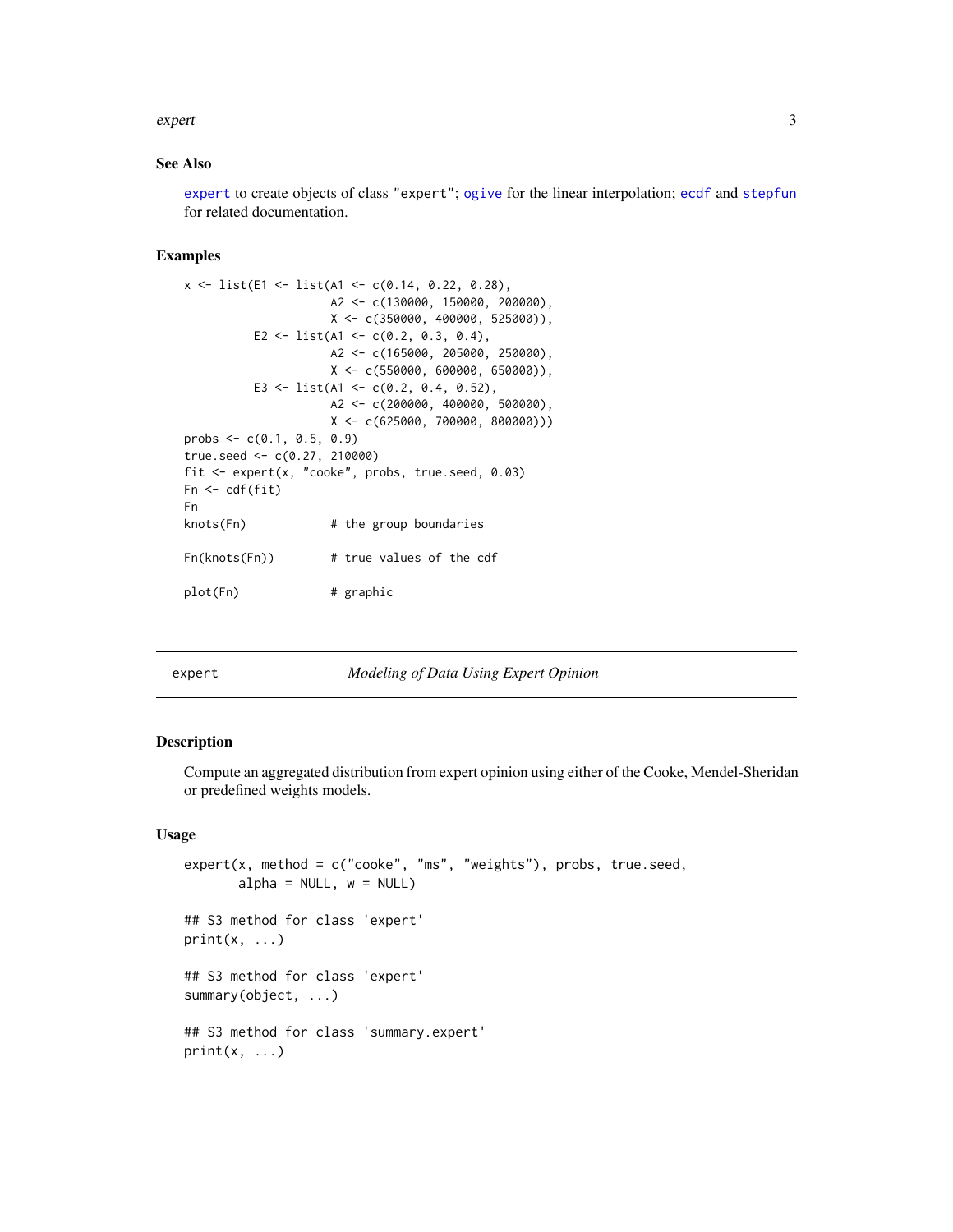# <span id="page-3-0"></span>Arguments

| $\mathsf{x}$ | a list giving experts' quantiles for the seed variables and the decision variable.<br>See details below for the exact structure of the object. For the methods: an<br>object of class "expert". |
|--------------|-------------------------------------------------------------------------------------------------------------------------------------------------------------------------------------------------|
| method       | method to be used to aggregate distributions.                                                                                                                                                   |
| probs        | vector of probabilities corresponding to the quantiles given by the experts.                                                                                                                    |
| true.seed    | vector of true values for the seed variables.                                                                                                                                                   |
| alpha        | confidence level in Cooke model. If NULL or missing, the function determines the<br>confidence level that maximizes the weight given to the aggregated distribution<br>for the seed variables.  |
| W            | vector of weights in predefined weights model. If NULL or missing, equal weights<br>are given to each expert.                                                                                   |
| object       | an object of class "expert"                                                                                                                                                                     |
| $\ddots$ .   | further arguments to format for the print and print. summary methods; un-<br>used for the summary method.                                                                                       |

#### Details

Expert opinion is given by means of quantiles for  $k$  seed variables and one decision variable. Results for seed variables are compared to the true values and used to determine the influence of each expert on the aggregated distribution. The three methods supported are different ways to aggregate the information provided by the experts in one final distribution.

The aggregated distribution in the "cooke" method is a convex combination of the quantiles, with weights obtained from the calibration phase. The "weights" method is similar, but weights are provided in argument to the function.

In the "ms" (Mendel-Sheridan) method, the probabilities associated with each quantile are adjusted by a bayesian procedure to reflect results of the calibration phase.

Object x is a list of lists, one for each expert. The latter contains  $k + 1$  vectors of quantiles, one for each seed variable and one for the decision variable (in this order).

If x does not contain the 0th and/or the 100th quantile, they are determined by removing and adding 10% of the smallest interval containing all quantiles given by the experts to the bounds of this interval. Note also that only the Mendel-Sheridan model allows non-finite lower and upper bounds.

# Value

Function expert computes the aggregated distribution using the model specified in model. The value returned is an object of class "expert".

An object of class "expert" is a list containing at least the following components:

| breaks    | vector of knots of the aggregated distribution.                              |
|-----------|------------------------------------------------------------------------------|
| probs     | vector of probabilities of the aggregated distribution.                      |
| nexp      | number of experts in the model.                                              |
| nseed     | number of seed variables in the model.                                       |
| quantiles | vector of probabilities corresponding to the quantiles given by the experts. |
|           |                                                                              |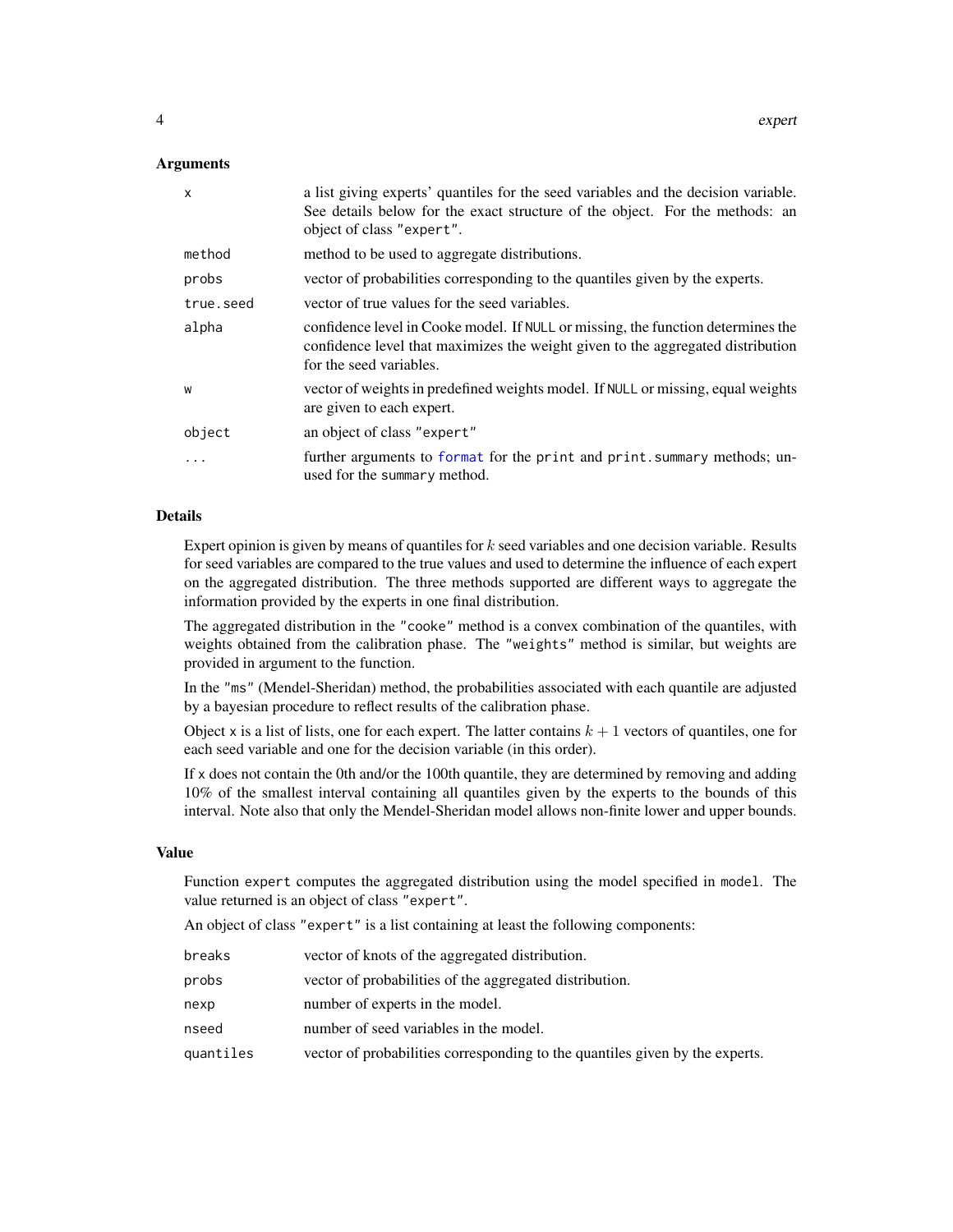#### <span id="page-4-0"></span>hist.expert 5

In addition, for method = "cooke", a component alpha containing the confidence level: either the value given in argument to the function or the optimized value.

There are methods available to represent (print), plot (plot), compute quantiles (quantile), summarize (summary) and compute the mean (mean) of "expert" objects.

#### References

Cooke, R. (1991), *Expert in Uncertainty*, Oxford University Press.

Mendel, M. and Sheridan, T. (1989), Filtering information from human experts, *IEEE Transactions on Systems, Man and Cybernetics*, 36, 6–16.

Pigeon, M. (2008), *Utilisation d'avis d'experts en actuariat*, M.Sc. thesis, Université Laval.

#### Examples

```
## An example with three experts (E1, E2, E3), two seed variables
## (A1, A2) and three quantiles (10th, 50th and 90th).
x \le - list(E1 \le - list(A1 \le - c(0.14, 0.22, 0.28),
                    A2 <- c(130000, 150000, 200000),
                    X \leftarrow c(350000, 400000, 525000)E2 <- list(A1 <- c(0.2, 0.3, 0.4),
                    A2 <- c(165000, 205000, 250000),
                    X \leftarrow c(550000, 600000, 650000)E3 <- list(A1 <- c(0.2, 0.4, 0.52),
                    A2 <- c(200000, 400000, 500000),
                    X <- c(625000, 700000, 800000)))
probs \leq c(0.1, 0.5, 0.9)true.seed <- c(0.27, 210000)
## Cooke model
expert(x, "cooke", probs, true. seed, alpha = 0.03) # fixed alphaexpert(x, "cooke", probs, true.seed) # optimized alpha
## Mendel-Sheridan model
fit <- expert(x, "ms", probs, true.seed)
fit # print method
summary(fit) \qquad # more information
## Predefined weights model
expert(x, "weights", probs, true. seed) # equal weights
expert(x, "weights", probs, true. seed, w = c(0.25, 0.5, 0.25))
```
hist.expert *Histogram of the Expert Aggregated Distribution*

#### Description

This method for the generic function [hist](#page-0-0) is mainly useful to plot the histogram of objects of class "expert". If plot = FALSE, the resulting object of class "histogram" is returned for compatibility with [hist.default](#page-0-0), but does not contain much information not already in x.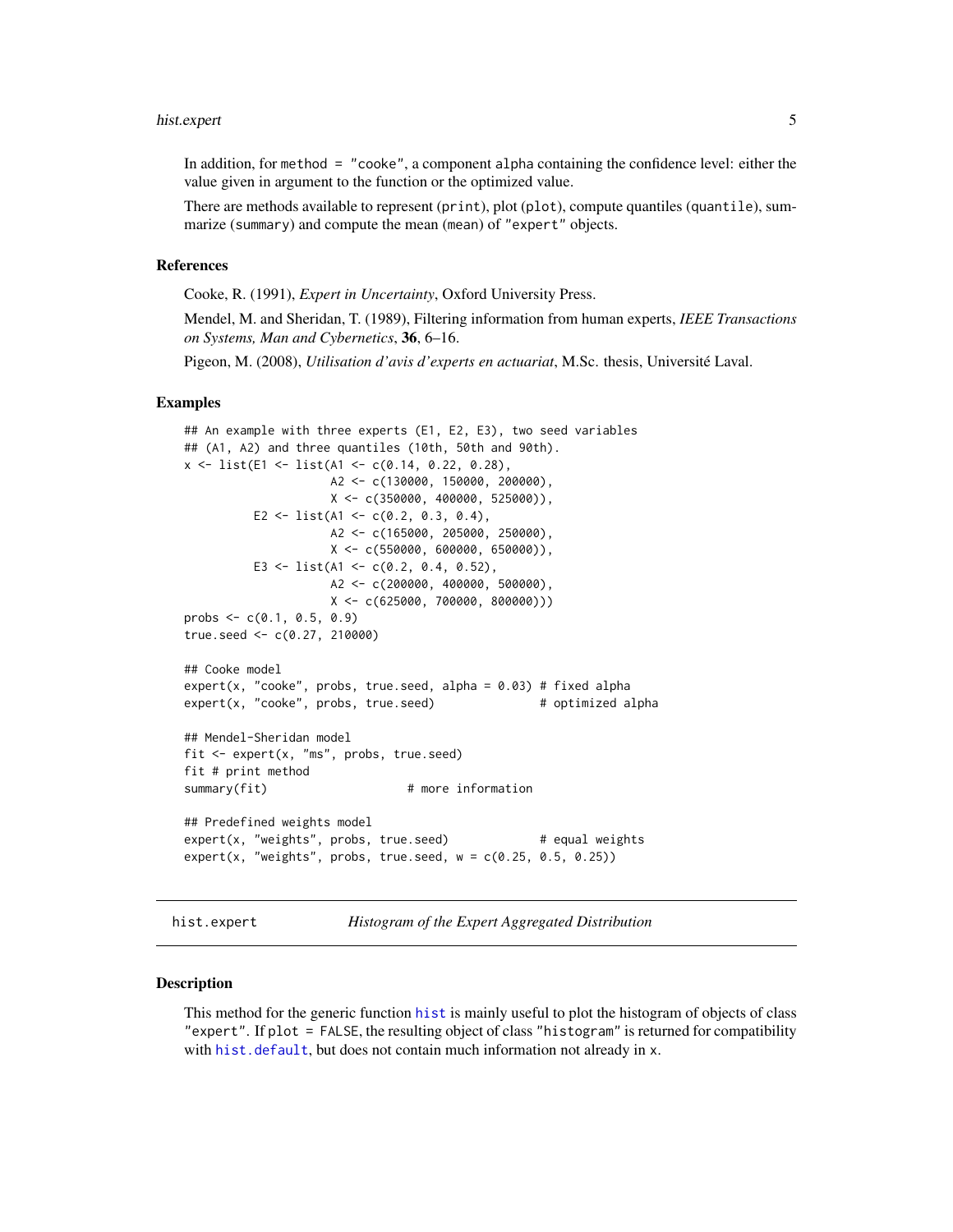# Usage

```
## S3 method for class 'expert'
hist(x, freq = NULL, probability = !freq,
     density = NULL, angle = 45, col = NULL, border = NULL,
     main = paste("Histogram of" , xname),
     xlim = NULL, ylim = NULL, xlab = "x", ylab = expression(f(x)),axes = TRUE, plot = TRUE, labels = FALSE, ...)
```
# Arguments

| X                | an object of class "expert"                                                                                                                                                                                                                                                                                                         |
|------------------|-------------------------------------------------------------------------------------------------------------------------------------------------------------------------------------------------------------------------------------------------------------------------------------------------------------------------------------|
| freq             | logical; if TRUE, the histogram graphic is a representation of frequencies, the<br>counts component of the result; if FALSE, probability densities, component<br>density, are plotted (so that the histogram has a total area of one). Defaults to<br>TRUE iff group boundaries are equidistant (and probability is not specified). |
| probability      | an alias for ! freq, for S compatibility.                                                                                                                                                                                                                                                                                           |
| density          | the density of shading lines, in lines per inch. The default value of NULL means<br>that no shading lines are drawn. Non-positive values of density also inhibit the<br>drawing of shading lines.                                                                                                                                   |
| angle            | the slope of shading lines, given as an angle in degrees (counter-clockwise).                                                                                                                                                                                                                                                       |
| col              | a colour to be used to fill the bars. The default of NULL yields unfilled bars.                                                                                                                                                                                                                                                     |
| border           | the color of the border around the bars. The default is to use the standard fore-<br>ground color.                                                                                                                                                                                                                                  |
| main, xlab, ylab |                                                                                                                                                                                                                                                                                                                                     |
|                  | these arguments to title have useful defaults here.                                                                                                                                                                                                                                                                                 |
| xlim, ylim       | the range of x and y values with sensible defaults. Note that xlim is not used to<br>define the histogram (breaks), but only for plotting (when $plot = TRUE$ ).                                                                                                                                                                    |
| axes             | logical. If TRUE (default), axes are draw if the plot is drawn.                                                                                                                                                                                                                                                                     |
| plot             | logical. If TRUE (default), a histogram is plotted, otherwise a list of breaks and<br>counts is returned.                                                                                                                                                                                                                           |
| labels           | logical or character. Additionally draw labels on top of bars, if not FALSE; see<br>plot.histogram.                                                                                                                                                                                                                                 |
| $\ddots$         | further graphical parameters passed to plot. histogram and their to title and<br>axis (if plot=TRUE).                                                                                                                                                                                                                               |

# Value

An object of class "histogram" which is a list with components:

| breaks      | the $r + 1$ group boundaries.                                                         |
|-------------|---------------------------------------------------------------------------------------|
| counts      | $r$ integers; the frequency within each group.                                        |
| density     | the relative frequencies within each group $n_j/n$ , where $n_j = \text{counts}[j]$ . |
| intensities | same as density. Deprecated, but retained for compatibility.                          |
| mids        | the $r$ group midpoints.                                                              |
| xname       | a character string with the actual x argument name.                                   |
| equidist    | logical, indicating if the distances between breaks are all the same.                 |

<span id="page-5-0"></span>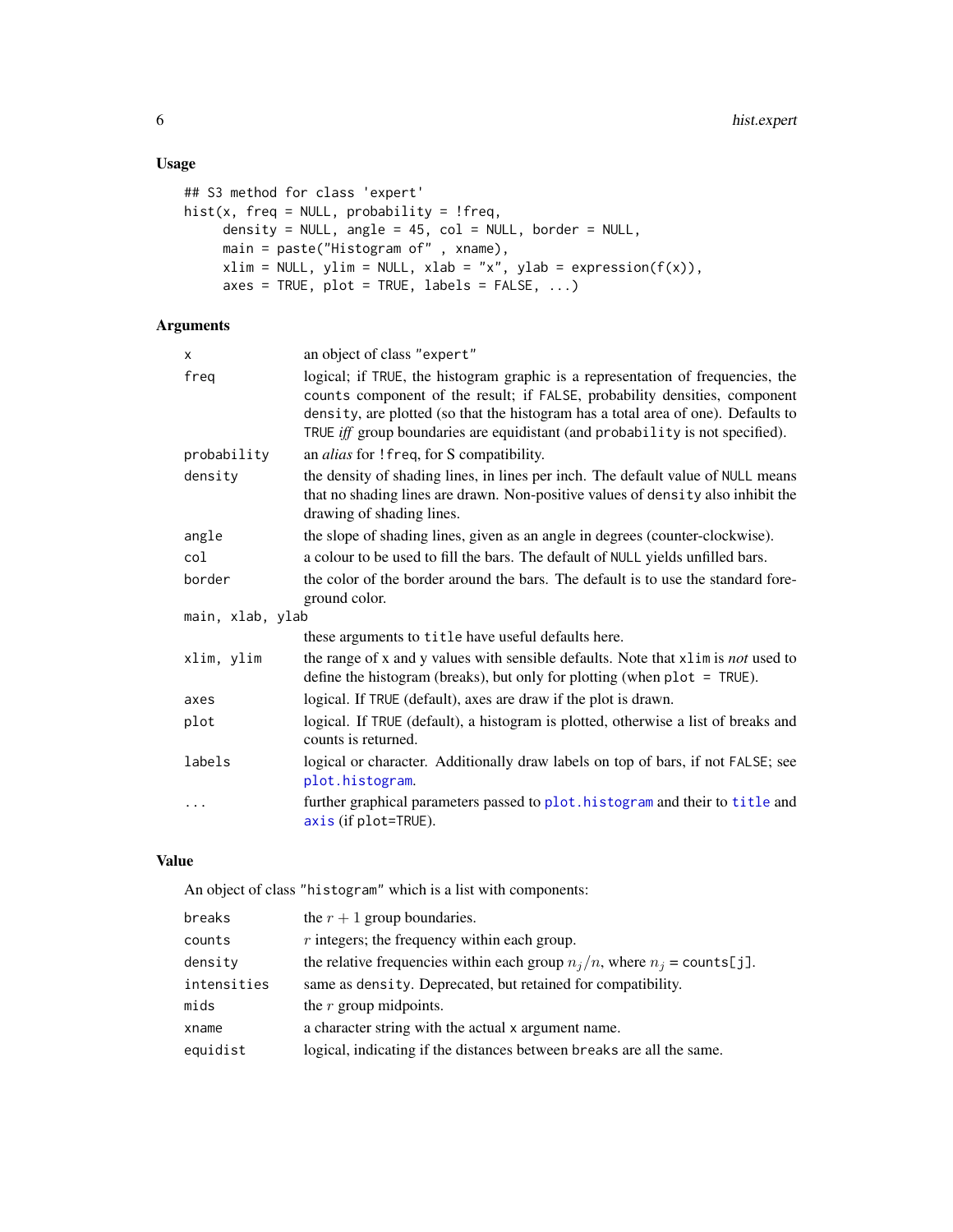# <span id="page-6-0"></span>mean.expert 7

# Note

The resulting value does *not* depend on the values of the arguments freq (or probability) or plot. This is intentionally different from S.

#### References

Klugman, S. A., Panjer, H. H. and Willmot, G. E. (1998), *Loss Models, From Data to Decisions*, Wiley.

#### See Also

[hist](#page-0-0) and [hist.default](#page-0-0) for histograms of individual data and fancy examples.

# Examples

```
x \leftarrow list(E1 <- list(A1 <- c(0.14, 0.22, 0.28),
                     A2 <- c(130000, 150000, 200000),
                     X <- c(350000, 400000, 525000)),
          E2 <- list(A1 <- c(0.2, 0.3, 0.4),
                     A2 <- c(165000, 205000, 250000),
                     X <- c(550000, 600000, 650000)),
          E3 <- list(A1 <- c(0.2, 0.4, 0.52),
                     A2 <- c(200000, 400000, 500000),
                     X <- c(625000, 700000, 800000)))
probs \leq c(0.1, 0.5, 0.9)true.seed <- c(0.27, 210000)
fit <- expert(x, "cooke", probs, true.seed, 0.03)
hist(fit)
```
mean.expert *Arithmetic Mean of the Expert Aggregated Distribution*

# Description

Mean of objects of class "expert".

# Usage

## S3 method for class 'expert'  $mean(x, \ldots)$ 

#### Arguments

|          | an object of class "expert".                       |
|----------|----------------------------------------------------|
| $\cdots$ | further arguments passed to or from other methods. |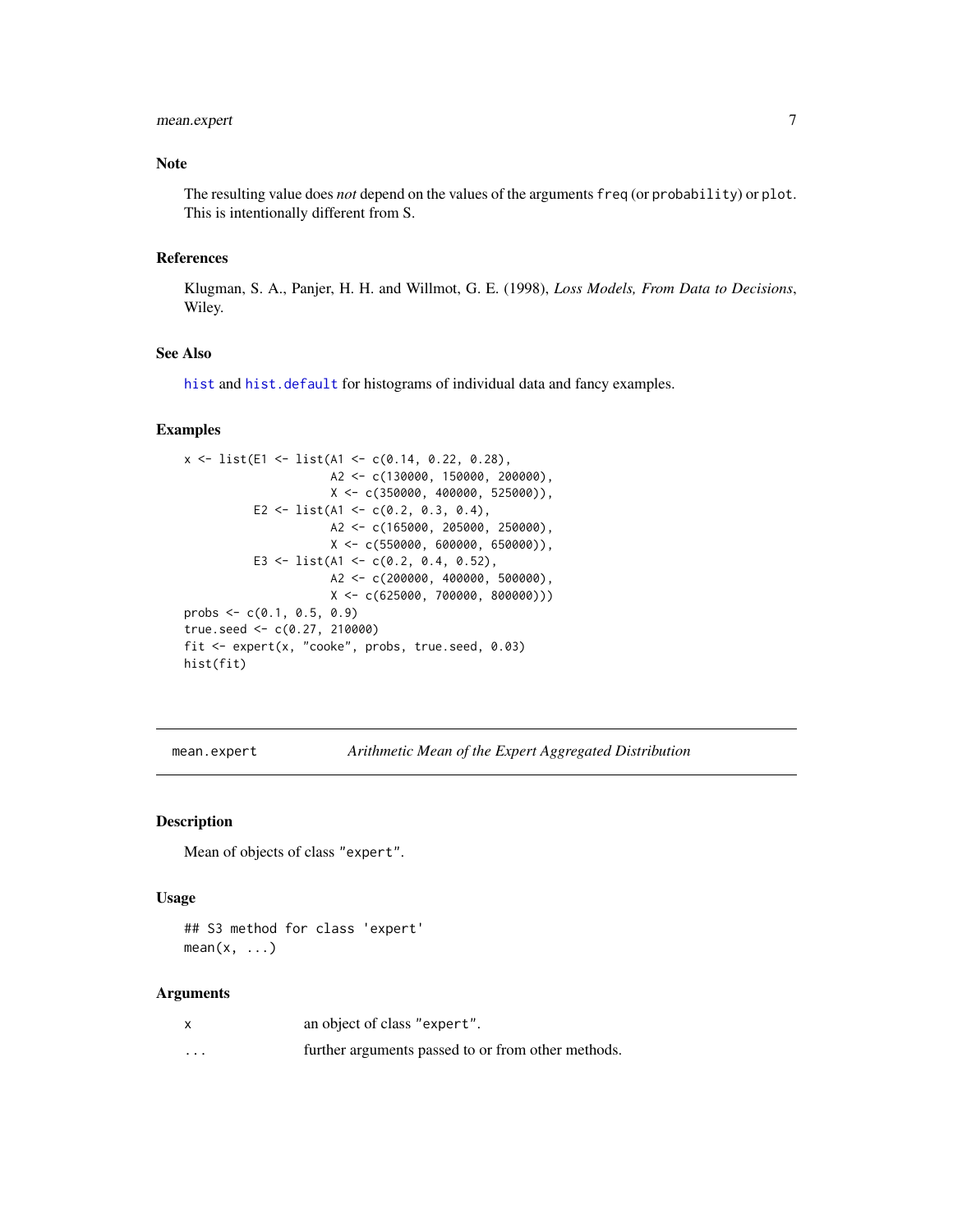# <span id="page-7-0"></span>Details

The mean of a distribution with probabilities  $p_1, \ldots, p_r$  on intervals defined by the boundaries  $c_0, \ldots, c_r$  is

$$
\sum_{j=1}^{r} \frac{c_{j-1} + c_j}{2} p_j.
$$

# Value

A numeric value.

# References

Klugman, S. A., Panjer, H. H. and Willmot, G. E. (1998), *Loss Models, From Data to Decisions*, Wiley.

# See Also

[expert](#page-2-1) to create objects of class "expert"

# Examples

```
x \leftarrow list(E1 <- list(A1 <- c(0.14, 0.22, 0.28),
                     A2 <- c(130000, 150000, 200000),
                     X <- c(350000, 400000, 525000)),
          E2 <- list(A1 <- c(0.2, 0.3, 0.4),
                     A2 <- c(165000, 205000, 250000),
                     X \leftarrow c(550000, 600000, 650000)E3 <- list(A1 <- c(0.2, 0.4, 0.52),
                     A2 <- c(200000, 400000, 500000),
                      X <- c(625000, 700000, 800000)))
probs <- c(0.1, 0.5, 0.9)
true.seed <- c(0.27, 210000)
fit <- expert(x, "cooke", probs, true.seed, 0.03)
mean(fit)
```
<span id="page-7-1"></span>ogive *Ogive of the Expert Aggregated Distribution*

# Description

Compute a smoothed empirical distribution function for objects of class "expert".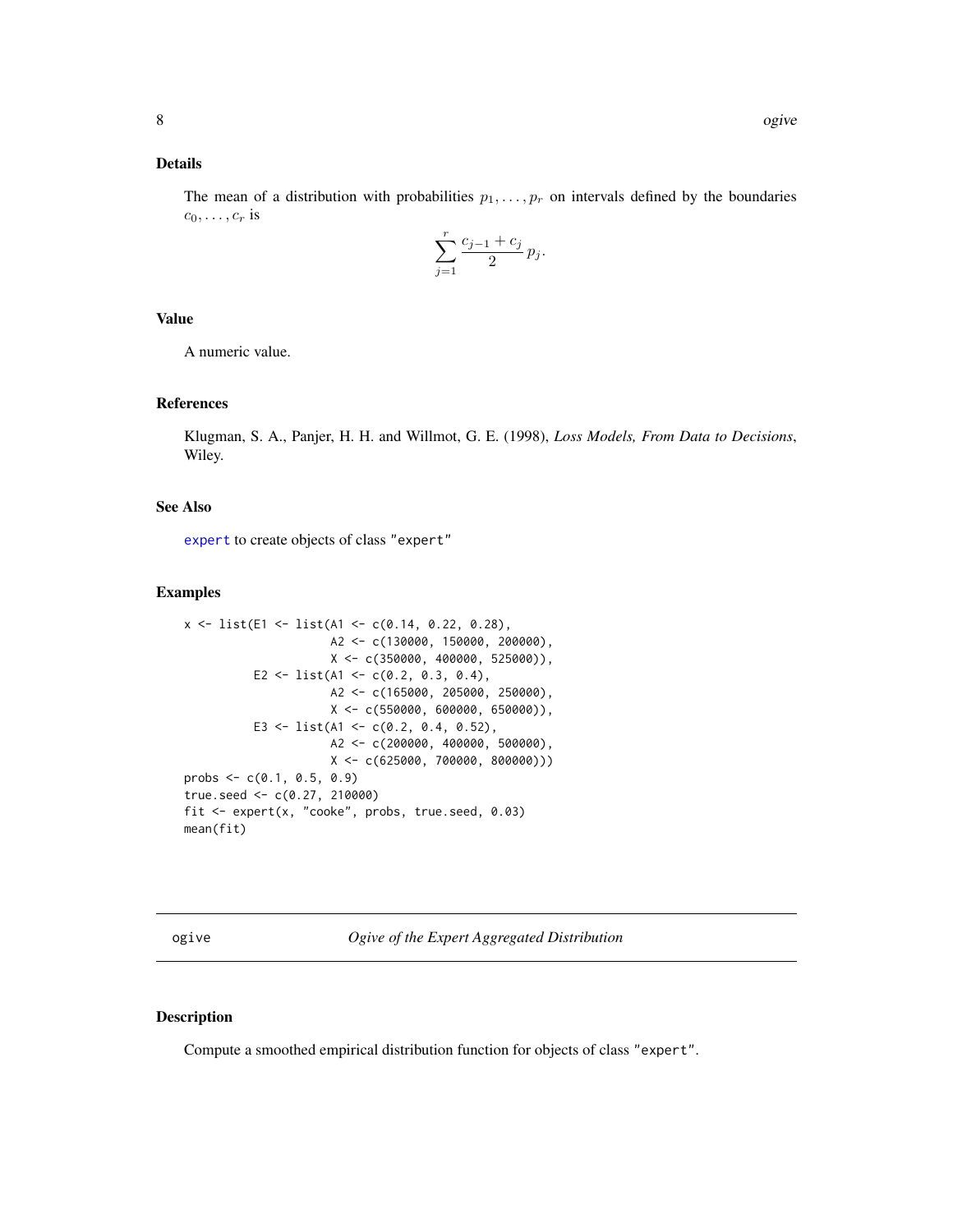#### <span id="page-8-0"></span>ogive the set of the set of the set of the set of the set of the set of the set of the set of the set of the s

# Usage

```
ogive(x, ...)
## S3 method for class 'ogive'
print(x, \text{ digits} = getOption("digits") - 2, ...)## S3 method for class 'ogive'
knots(Fn, ...)
## S3 method for class 'ogive'
plot(x, main = NULL, xlab = "x", ylab = "G(x)", ...)
```
### Arguments

| x          | an object of class "expert"; for the methods, an object of class "ogive", typi-<br>cally. |
|------------|-------------------------------------------------------------------------------------------|
| digits     | number of significant digits to use, see print.                                           |
| Fn         | an R object inheriting from "ogive".                                                      |
| main       | main title.                                                                               |
| xlab, vlab | labels of x and y axis.                                                                   |
| $\cdots$   | arguments to be passed to subsequent methods.                                             |

#### Details

The ogive is a linear interpolation of the empirical cumulative distribution function.

The equation of the ogive is

$$
G(x) = \frac{(c_j - x)F(c_{j-1}) + (x - c_{j-1})F(c_j)}{c_j - c_{j-1}}
$$

for  $c_{j-1} < x \leq c_j$  and where  $c_0, \ldots, c_r$  are the  $r + 1$  group boundaries and F is the cumulative distribution function.

# Value

For ogive, a function of class "ogive", inheriting from the ["function"](#page-0-0) class.

# References

Klugman, S. A., Panjer, H. H. and Willmot, G. E. (1998), *Loss Models, From Data to Decisions*, Wiley.

# See Also

[expert](#page-2-1) to create objects of class "expert"; [cdf](#page-1-1) for the true cumulative distribution function; [approxfun](#page-0-0), which is used to compute the ogive; [stepfun](#page-0-0) for related documentation (even though the ogive is not a step function).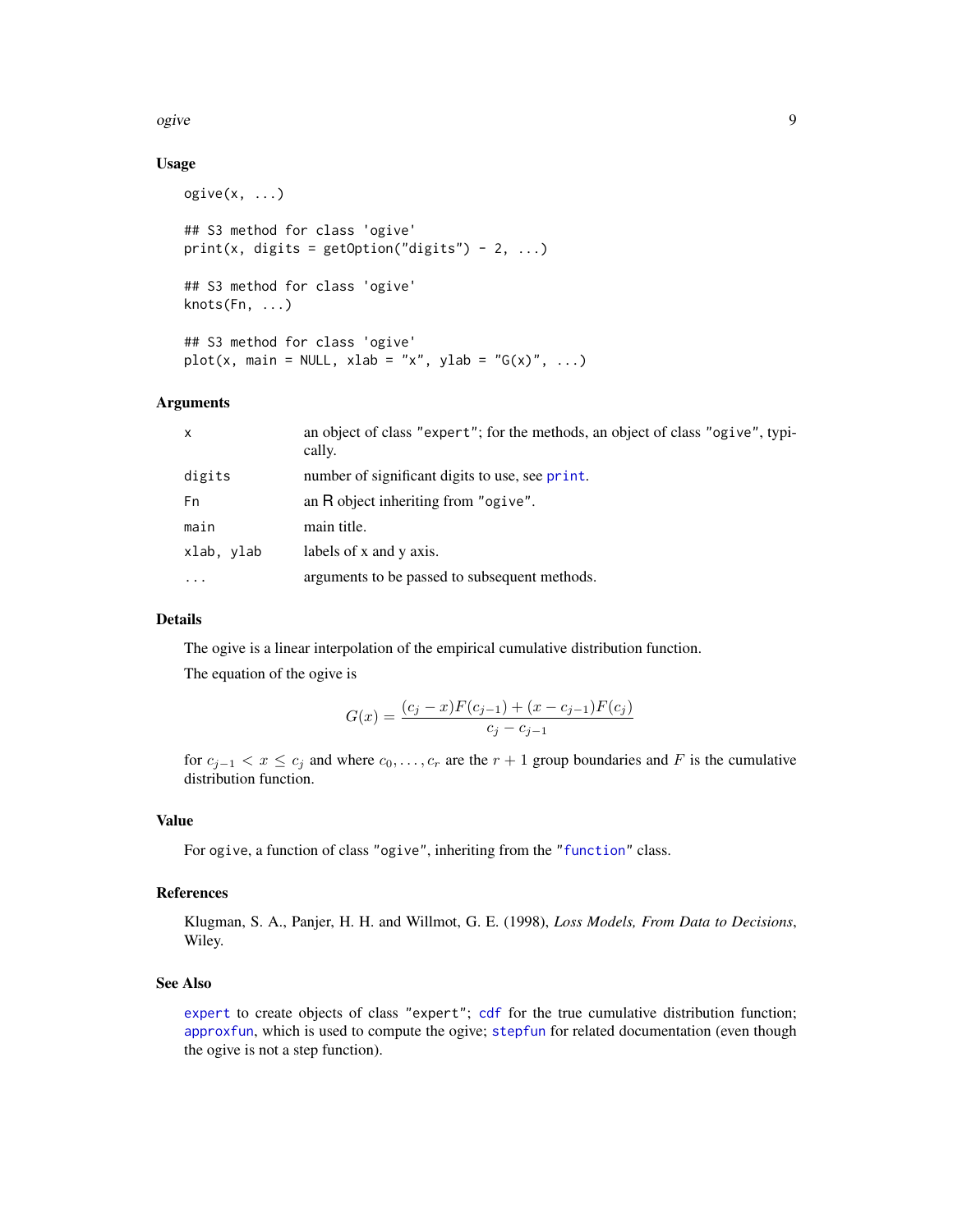# Examples

```
x <- list(E1 <- list(A1 <- c(0.14, 0.22, 0.28),
                    A2 <- c(130000, 150000, 200000),
                    X <- c(350000, 400000, 525000)),
         E2 <- list(A1 <- c(0.2, 0.3, 0.4),
                    A2 <- c(165000, 205000, 250000),
                    X <- c(550000, 600000, 650000)),
         E3 <- list(A1 <- c(0.2, 0.4, 0.52),
                    A2 <- c(200000, 400000, 500000),
                    X <- c(625000, 700000, 800000)))
probs <- c(0.1, 0.5, 0.9)
true.seed <- c(0.27, 210000)
fit \leq expert(x, "cooke", probs, true.seed, 0.03)
Fn <- ogive(fit)
Fn
knots(Fn) # the group boundaries
Fn(knots(Fn)) # true values of the empirical cdf
Fn(c(80, 200, 2000)) # linear interpolations
plot(Fn)
```
quantile.expert *Quantiles of the Expert Aggregated Distribution*

#### Description

Quantile for objects of class "expert".

### Usage

```
## S3 method for class 'expert'
quantile(x, probs = seq(0, 1, 0.25),
         smooth = FALSE, names = TRUE, ...)
```
# Arguments

| x      | an object of class "expert".                                                                       |
|--------|----------------------------------------------------------------------------------------------------|
| probs  | numeric vector of probabilities with values in $[0, 1)$ .                                          |
| smooth | logical; when TRUE and x is a step function, quantiles are linearly interpolated<br>between knots. |
| names  | logical; if true, the result has a names attribute. Set to FALSE for speedup with<br>many probs.   |
| .      | further arguments passed to or from other methods.                                                 |

<span id="page-9-0"></span>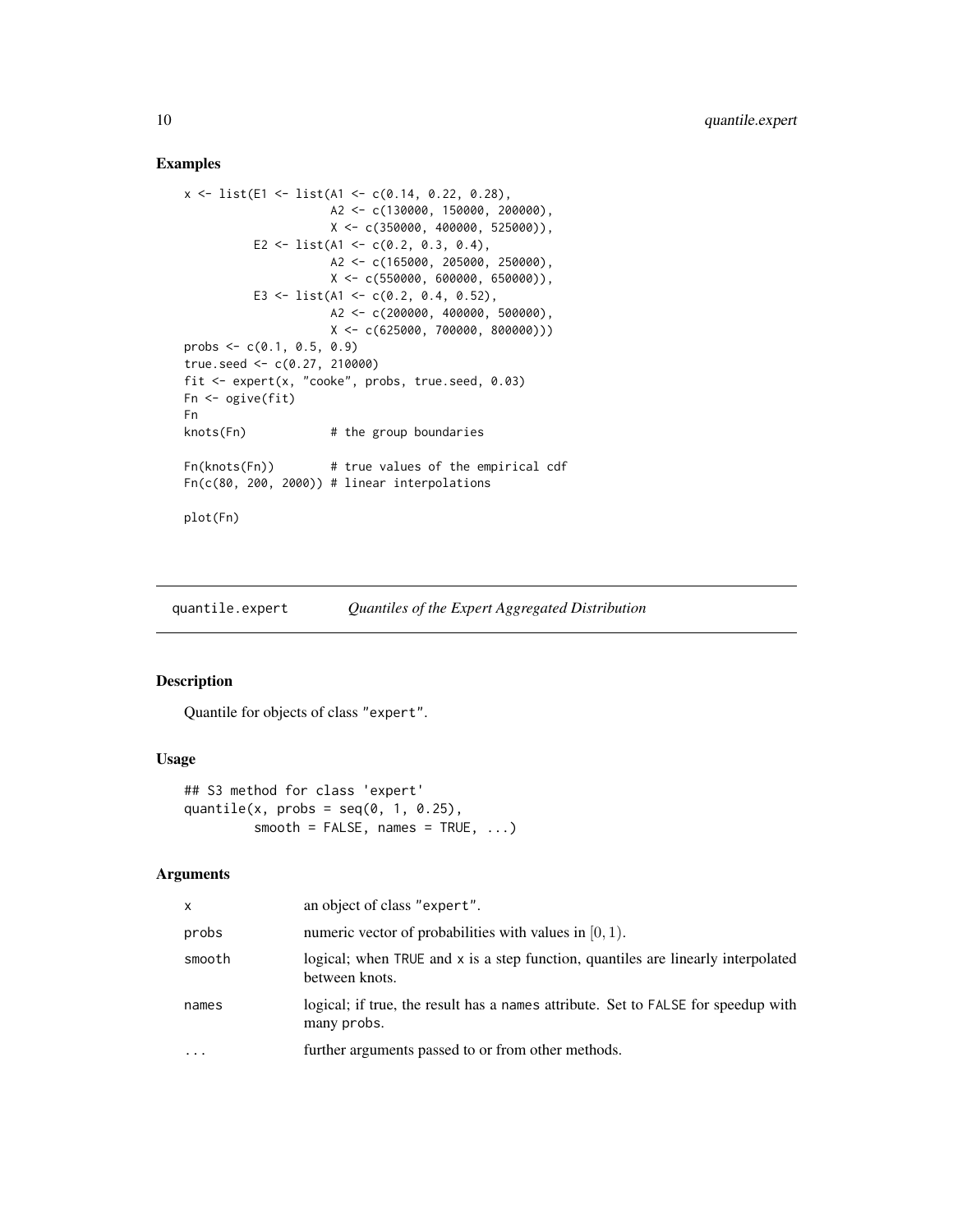# <span id="page-10-0"></span>quantile.expert 11

# Details

The quantiles are taken directly from the cumulative distribution function defined in x. Linear interpolation is available for step functions.

# Value

A numeric vector, named if names is TRUE.

#### See Also

[expert](#page-2-1)

# Examples

```
x \leftarrow list(E1 <- list(A1 <- c(0.14, 0.22, 0.28),
                    A2 <- c(130000, 150000, 200000),
                    X \leftarrow c(350000, 400000, 525000),
         E2 <- list(A1 <- c(0.2, 0.3, 0.4),
                    A2 <- c(165000, 205000, 250000),
                    X <- c(550000, 600000, 650000)),
         E3 <- list(A1 <- c(0.2, 0.4, 0.52),
                    A2 <- c(200000, 400000, 500000),
                    X <- c(625000, 700000, 800000)))
probs \leq -c(0.1, 0.5, 0.9)true.seed <- c(0.27, 210000)
fit <- expert(x, "cooke", probs, true.seed, 0.03)
quantile(fit) \qquad # default probs
quantile(fit, probs = c(0.9, 0.95, 0.99)) # right tail
```